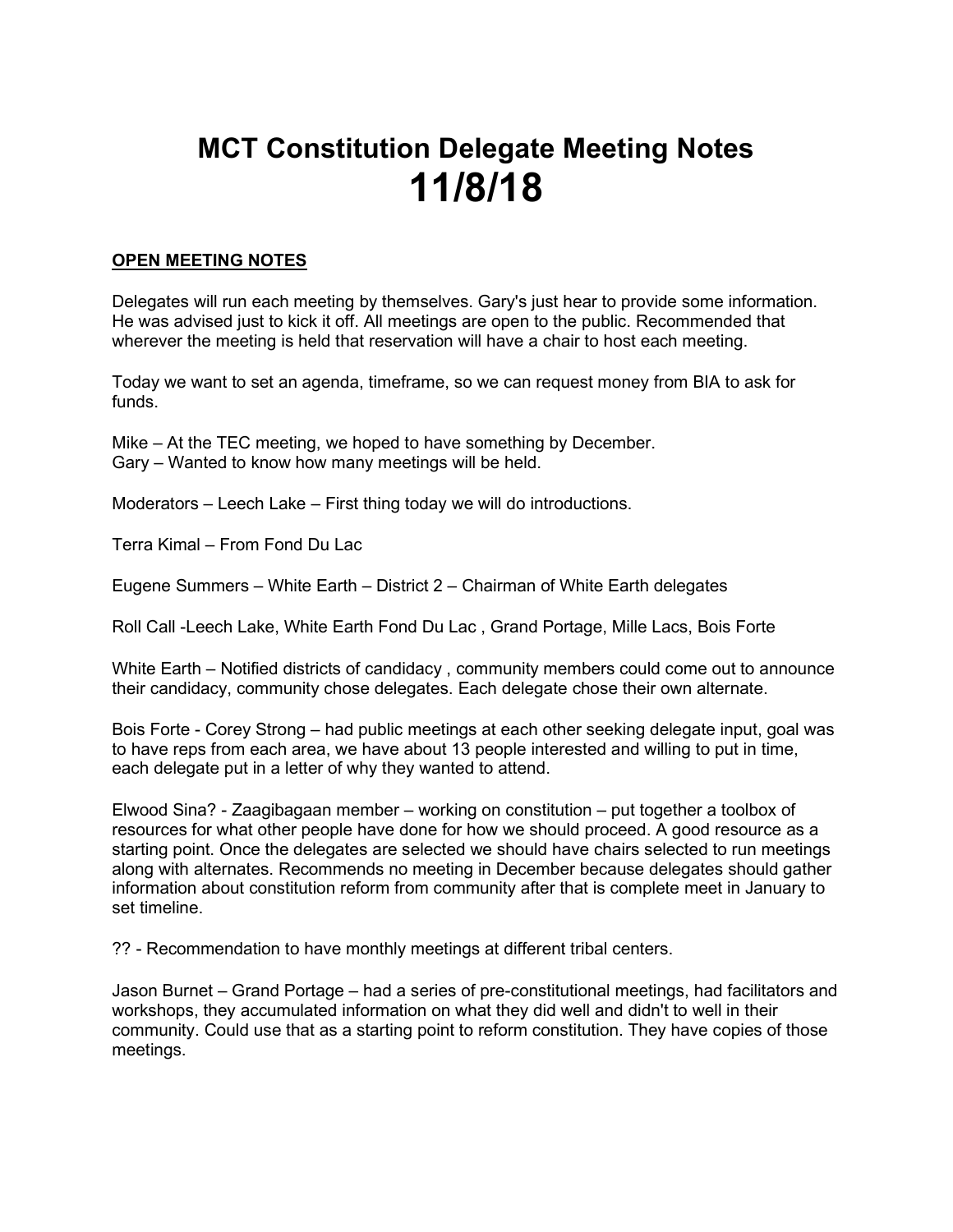Mike Swan - District 3 Rep – was hoping to get out of meeting today – feeling of where each reservation wanted to go. Will host different meetings in each community. Issues with separation of power, enrollment, secretary interior removal from constitution.

Tall guy?? – Develop a format for running each meeting. Wants to set up structure.

John Morin – Grand Portage – We need to understand history of how we got here. Back in 1986 their used to be a paper for MTC called ourselves, secretarial election, will there be public meetings about that, heard there will be no meetings. Inquired about first TEC meeting on why there was no meetings. Started asking questions, found out there was no public meetings. Tribal leaders did not explain why they were doing this and they were met with resistance.

Arcey Macintire??? - Set up future meetings for funding from BIA. We have to look at workload. Funding will depend on how many years, budget for child care for members to participate , it is not a mother issue but a human issue. Wants child care funding available. Categories to work on : Pre-Amble .Separation of powers needs to be looked at .Grand portage wants to be four branches of government, membership, civil rights, sovereignty, term limits. Tribal council only has sovereignty over their own people we only have quasi sovereignty. Children's rights could be a topic, secretary of interior doesn't provide for any due process. When you write to them about complaints they will send complaints to Minnesota agency, sends it to staff person on reservation who thee think is appropriate, then the person doesn't know what to do then sends it to tribal council then the complainant never gets a job on the reservation anymore.

Tall guy – Take a break and chose speakers for people, get some visual aids up, make groups, add structure, set some dates.

Mike Davis - Mille Lacs – Years ago his mother chief exec. , told solicitor general to write their own constitution. Suggests we all write our own constitution and bring them back to our meetings and see what changes are. Maybe we don't want MCT.

Wally Storback – Leech Lake – make it clear that the four people here are here from Leech Lake and are not delegates, note takes, observers, will bring back to Leech Lake. Leech Lake does not have official delegates. We should have overall constitution (federal) and local constitution (local)

## BOIS FORTE GROUP NOTES

Bois Forte – Present – Maddie , Corey, Miranda, Sharon, Millie , Tracey, Darren

First questions is do we want to be part of the Minnesota Chippewa Tribe. First we need to find out the pros and cons of being in the MCT.

Sharon – Make change to tribal government maybe we can have more members such as a finance committee instead of just one secretary treasurer.

See how many signatures we need to remove secretary of interior.

We need to educate people about constitution maybe with ZaagiBagaang, issue of no environmental protections in the constitution.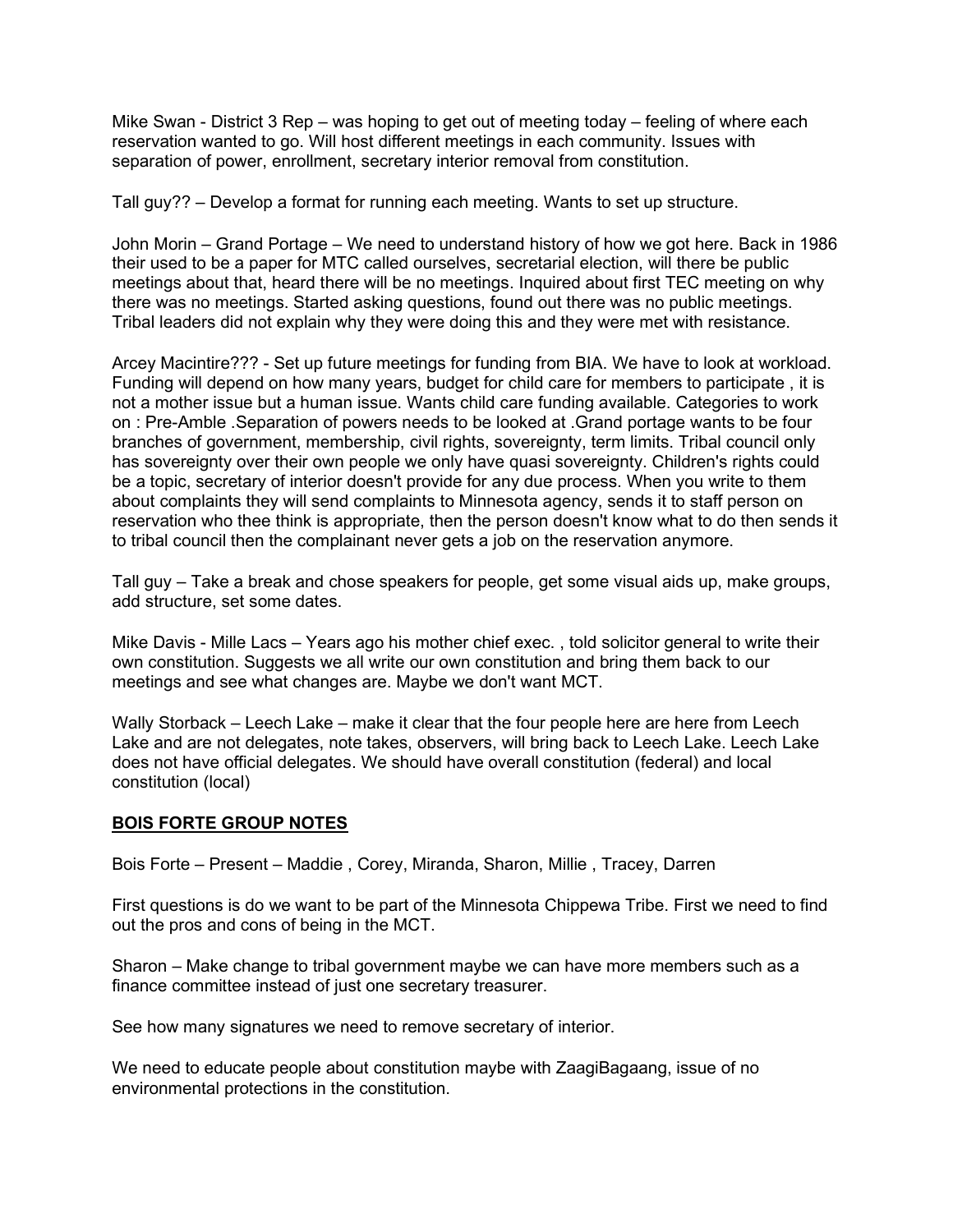Corey – talk with red lake about their constitution reform process. Hold meetings at Duluth, Cities, Vermilion and Nett Lake about reform.

Milli – Knows people interested in reform if we bring info to themselves

Madi – We need to have meetings before next meeting.

Milli – utilize survey monkey

## OPEN MEETING NOTES

Tall guy – we need to finalize meeting frequency

Patty Straw – White Earth – Suggestion, delegates are important, ask all reservations to have everyones input. Lets invite everyone to our meetings and set date for having delegates.

Louie Johansen – White Earth – we have about a year to get something together before we . Right now we have TEC members behind us. Next meeting is a year in a half, we could have changeover and new members could say this reform is out the door. We need to have something on the table before the next table. Secure ideas in case new members do not agree with the reform.

Comment about frequency - using streaming and technology for meetings and information sharing.

Ricky Defoe – We cannot pledge our allegiance to a flag or constitution that has failed our people for present and in the future. If we continue the road of bureaucracy it is a form of oppression. Why would we want to replicate a system that doesn't work for our people. We have our own values and instruments as a culture. We need to go back to our past and see what happened. We need to start a new foundation with indigenous thoughts and spirituality.

Janice Fairbanks – Feb April June August December - We need time to include community and plan things right.

White Earth – We were pushing delegation to get everyone together, main purpose to get organized , the more power we got. So TEC members know we are organized and have less chance of disbanding us.

Madi – February meeting and every other month, we need to agree on a focus. Do we revise, rewrite. Other issue if we are rewriting a constitution how much power does the MTC have vs each tribes constitution or bylaws.

Marci Macintire – doesn't want to doddle around, impatient elder, working in 2000 for Grand Portage , wishes crowd would decide on a format so we can apply for funds. Some elders are running out of money.

Sharon Day – has difficulty accepting the most important issue is setting the date.

Facilitator – we need to decide on a frequency to propose a budget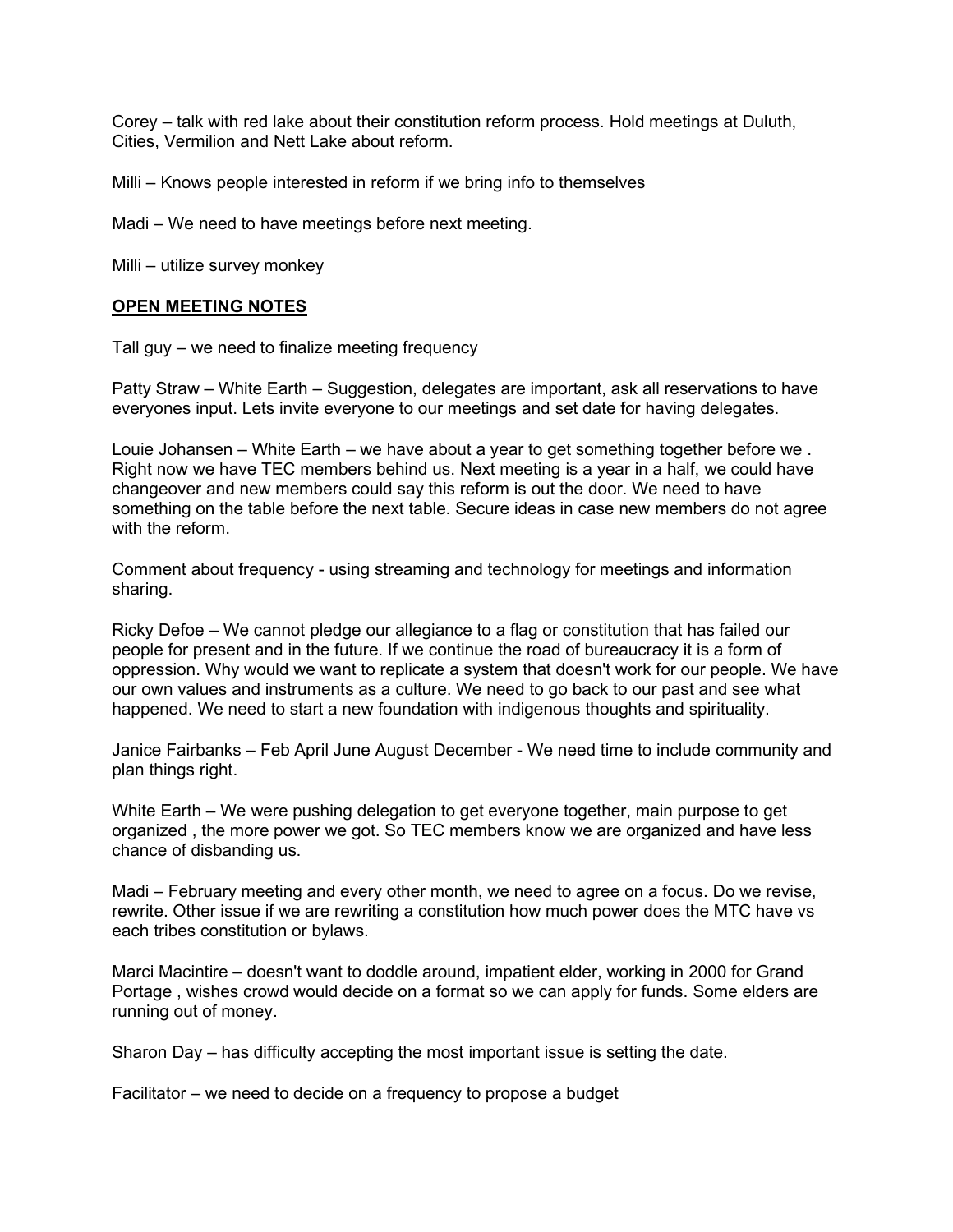Facilitators - Mille Lacs volunteers - will host  $@$  Hinkley on  $3<sup>d</sup>$  or  $4<sup>b</sup>$  week in January. Chosen date will have a 3 day window. – Reform length will be 4 years. The purpose of the reform length and dates are to set a budget to request money from BIA but we can change our minds whenever we want.

Each tribe needs to have 10 delegates by the end of the year.  $3<sup>\omega</sup>$  week of each month.

Facilitator Lady – re-write , revision , and preamble recommended for next meeting?

Special Message from Gary – BIA will cover conference room and light lunch, will work on travel and maybe a 100 room voucher for delegates.

White hair brown shirt guy - Create a document who defines who we are, where we want to go, and how we do the job. It will lay ground work for preamble. Second thing it would do is give us a road map or direction as we stay in as we go on with our work. It will give us direction.

Clint Fairbanks – Leech Lake – delegation was to educate and inform, membership would vote on overall direction of what we should do.

Mike – Poll communities and get feelings from them on what we need to bring back to convention. It would be hard to look at rewriting or looking at constitution without feeling from communities.

Mike – Has a sheet of paper of questions to ask?

Young guy with hat and swag – should we chose to rewrite and reform – should we ask our community which one they should do.

Mille Lacs guy – has many districts with different thinking, don't all tribes have their own agenda and thoughts on constitution.

Sharon Day – we need to decide on , what is the responsibility of a delegate, our job is to come together educate community and put things together that will frame a new constitutions.

Unknown - One of the challenges is the language we use day in and day out such as english and constitution cringe when we use them. Constitution and delegate should be replaced with Ojibwe words to decolonize us.

Anooshz – delegate , Anoonog ? Also the number of delegates is oppressive, when we go to our communities and additional people come they might be excluded. So we are starting out with a bad spirit with the people. We should bring whoever we want.

Sandy Skinaway – If we separated from the MCT does that mean we would be considered an unrecognized tribe. As of right now we are recognized because of the MCT.

MCT is founded on Indian reorganization act. Recognized through IRA as a corporation. We might have to consider reorganizing back to the treaties. Such as Mille Lacs who was jumbled together by the government for it to be easier to be manager. If we separate will separate into many different local governments for each tribe or just one main tribe.